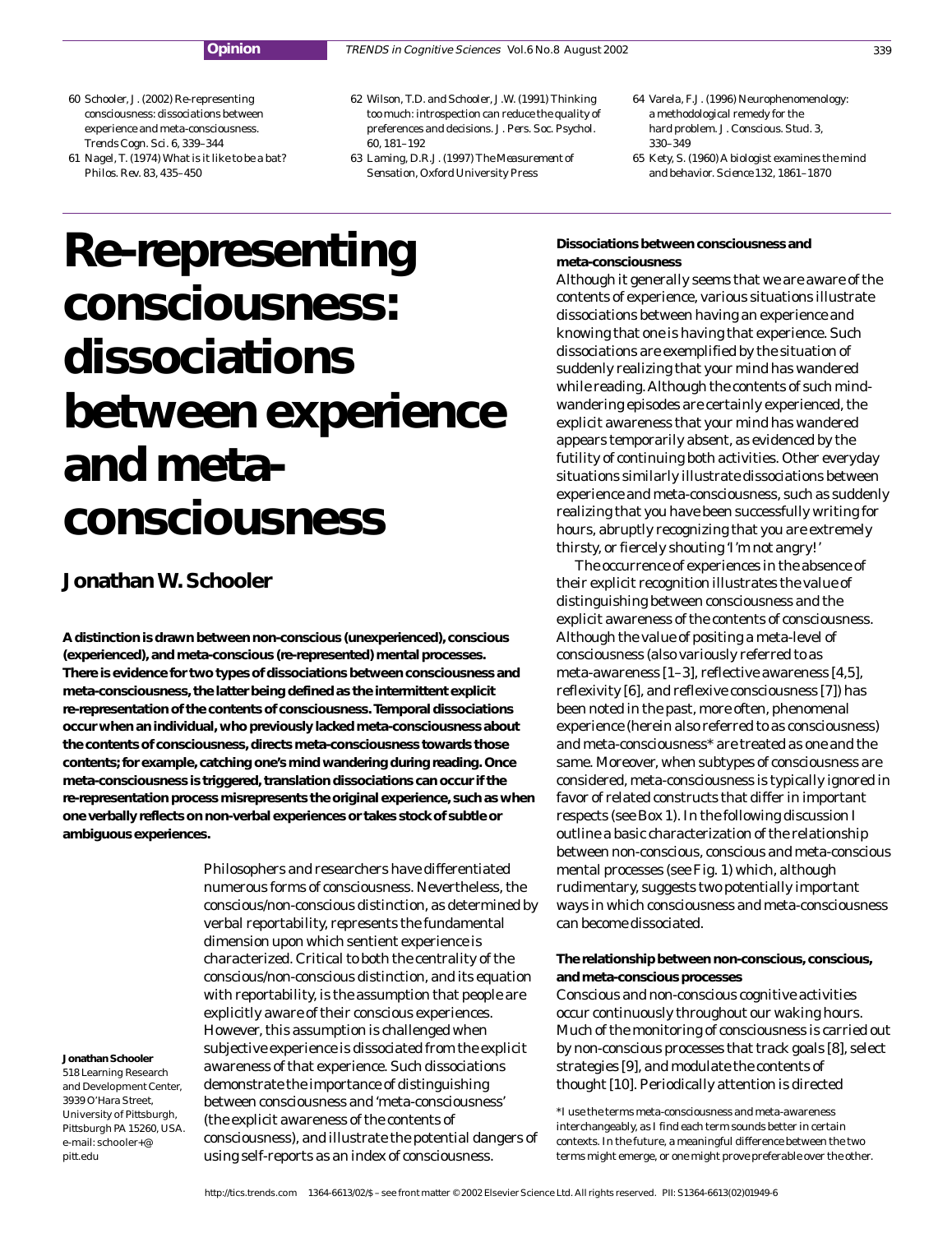#### **Box 1. Meta-conscious related to other consciousness constructs**

Self-awareness entails taking oneself as the object of attention [a]. Like meta-consciousness it can correspond to an awareness of one's mental state. Self-awareness is, however, a broader construct, including aspects of the self (e.g. self-esteem) besides the contents of consciousness.

Private self-consciousness (i.e. an awareness of the personal and covert aspects of the self) is a closer construct to meta-consciousness, but also entails aspects of self-understanding that go beyond the contents of consciousness [b].

Meta-cognition involves knowledge about one's knowledge [c]. Like meta-consciousness, it can involve awareness of one's knowledge, although meta-cognition often occurs in the absence of awareness [d]. Also, meta-cognition subsumes knowledge beyond the contents of consciousness (e.g. what one is likely to remember).

Higher-order thought involves second-order representations of the contents of thought [e]. Meta-consciousness is a kind of higher-order thought. However, whereas meta-consciousness is by definition always explicit, higher-order thought can occur in the absence of awareness, as in the case of tacit monitoring of desired goals [f] and unwanted thoughts [g].

Autonoetic [h] or extended consciousness [i] involves projecting consciousness into the remembered past or imagined future. Although mental projections often involve meta-consciousness, one can recall past experiences without explicitly reflecting on them. In addition, metaconsciousness can be applied to the present, as illustrated by a patient of Damasio who recounted her distress at being unable to think about the past or future [i].

Mindfulness [j] or situation awareness [k] corresponds to the complete engagement in one's ongoing activity. The absence of mindfulness often entails a lack of meta-consciousness. However, one can be mindful without being meta-aware, as illustrated by 'flow experiences' [l].

#### **References**

- a Wicklund, R.A. (1975). Objective self-awareness. In *Advances in Experimental Social Psychology* (Berkowitz, L., ed.), pp. 233–275, Academic Press
- b Fenigstein, A. *et al.* (1975) Public and private self-consciousness. *J. Consult. Clin. Psychol.* 43, 522–527
- c Nelson, T.O. (1990) Consciousness and metacognition. *Am. Psychol.* 97, 19–35
- d Reder, L.M. and Schunn, C.D. (1996) Metacognition does not imply awareness: strategy choice is governed by implicit learning and memory. In *Implicit Memory and Metacognition* (Reder, L., ed.), Erlbaum
- e Rosenthal, D.M. (1998) A theory of consciousness. In *The Nature of Consciousness: Philosophical Debates* (Boc, N. *et al.*, eds), pp. 719–753, MIT Press
- f Bargh, J.A. (1997) The automaticity of everyday life. In *Advances in Social Cognition* (Wyer, R.S. *et al.*, eds), pp. 1–61, Erlbaum
- g Wegner, D.M. (1994) Ironic processes of mental control. *Psychol. Rev.* 101, 34–52
- h Wheeler, M.A. *et al.* (1997) Toward a theory of episodic memory: the frontal lobes and autonoetic consciousness. *Psychol. Bull.* 121, 331–354
- i Damasio, A.R. (1999) *The Feeling of What Happens: Body and Emotion in the Making of Consciousness*, Harcourt Brace
- j Langer, E.J. (1997) *The Power of Mindful Learning*, Addison-Wesley k Durso, F.T. and Gronlund, S.D. (1999) Situation awareness.
- In *Handbook of Applied Cognition* (Durso, F.T. *et al.*, eds), pp. 283–314, John Wiley & Sons
- l Csikszentmihalyi, M. (1990) *Flow: The Psychology of Optimal Experience*, Harper & Row

towards explicitly assessing the contents of experience. The resulting meta-consciousness involves an explicit re-representation of consciousness in which one interprets, describes, or otherwise characterizes the state of one's mind. Because meta-consciousness can be directed towards any aspect of experience, the contents of metaconsciousness can be as diverse as the contents of experience. Because meta-consciousness is simply consciousness turned onto itself, it also shares all of the limitations of consciousness, and in particular its limited capacity. Thus, one can become meta-conscious of some aspects of experience while simultaneously remaining oblivious to other aspects. For example, you might realize that your mind has wandered without explicitly recognizing the associated frustration. Finally, meta-consciousness can occur concurrently (or nearly so) with the experience to which it corresponds, or it can be imposed retrospectively, when one reflects on a previous experience.

Two types of dissociations follow from the claim that meta-consciousness involves the intermittent re-representation of the contents of consciousness. Firstly, temporal dissociations occur when metaconsciousness is directed towards an experience that previously occurred in the absence of explicit awareness. The case of catching your mind wandering during reading illustrates a temporal dissociation. Secondly, once meta-consciousness is triggered, translation dissociations can occur if the re-representation process misrepresents the original experience. Such dissociations are particularly likely when one verbally reflects on non-verbal experiences or attempts to takes stock of ambiguous or subtle perceptual experiences.

#### **Temporal dissociations**

Temporal dissociations between consciousness and meta-consciousness are illustrated by cases in which the triggering of meta-consciousness causes one to assess aspects of experience that had previously eluded explicit appraisal.

#### Mind-wandering

Although much research has examined mindwandering [11], surprisingly little has focused on its occurrence with demanding tasks for which mindwandering is directly opposed to success. One exception is a study reported by Grodsky and Giambra in which participants repeatedly caught themselves unintentionally engaging in unrelated thoughts while reading text [12]. Although consistent with the claim that meta-consciousness can be temporally dissociated from experience, it is unclear whether lacking intention is equivalent to lacking awareness. More, recently Schooler *et al.* developed a paradigm specifically to identify temporal lapses of meta-consciousness during reading [13]. In this study, participants read passages of text and indicated every time they caught their minds wandering ('zoningout'). They were then asked whether they had been aware that they had been zoning-out before reporting it. In a second condition, participants were, in addition, probed intermittently and asked to indicate if they had been zoning-out at that moment. The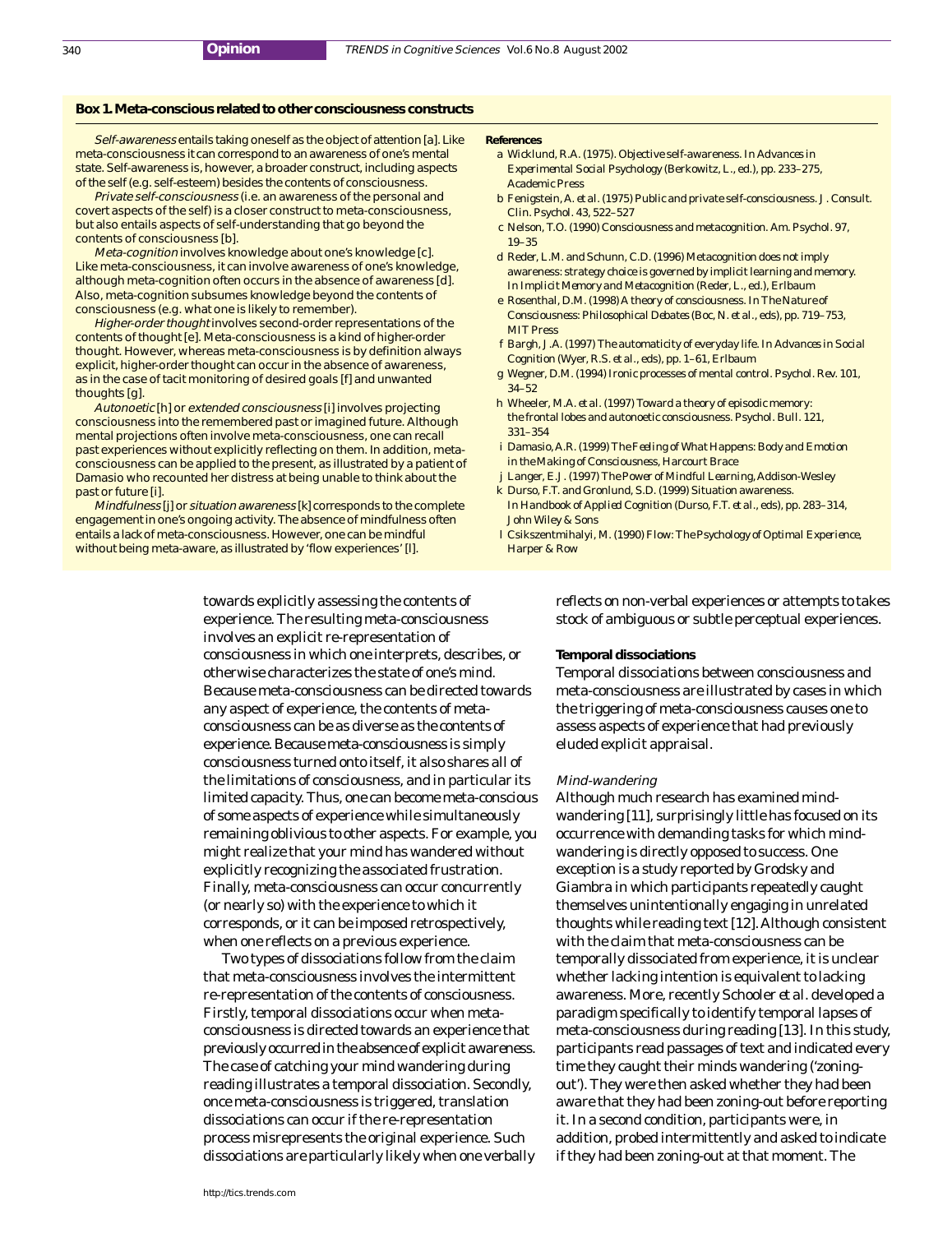

**Fig. 1.** A rudimentary characterization of the relationship between non-conscious, conscious, and meta-consciousness cognitive processes. Throughout waking hours individuals continuously experience basic consciousness including perceptions, feelings, and non-reflective cognitions. Basic consciousness is monitored by a tacit system that continuously checks consciousness for goal failures [8], unwanted thoughts [10], and so on. Intermittently, situations arise (e.g. a significant goal failure that captures attention, a strong emotional response, etc.) in which individuals explicitly appraise [50] the contents of consciousness (meta-consciousness). For related models see [51–54].

results revealed that participants: (1) frequently caught themselves zoning-out during reading; (2) were still often caught zoning-out by the probes; and (3) frequently reported that they had been unaware that they had been zoning-out, particularly when they were caught by the probes. These findings demonstrate that individuals frequently lack metaconsciousness of the fact that they are daydreaming, even when they are in a study where they are specifically instructed to be vigilant for such lapses.

#### Emotional awareness

The experience of moods, emotions and general well-being represents another domain in which temporal dissociations between experience and the awareness of the experience are apt to happen. For example, I often fail to notice explicitly my own emotional states (e.g. sullenness, cheerfulness) until someone points them out to me. If we commonly lack meta-consciousness of affective states, then it might be that inducing continuous meta-consciousness of affect would alter our experience of them. To explore this issue, Schooler *et al.* [14] examined the effects of requiring participants to report on-line happiness while listening to hedonically ambiguous music (an extract from Stravinsky's 'Rite of Spring'). Such ambiguous music was chosen because it was hypothesized to be more challenging to assess and therefore particularly susceptible to the effects of monitoring (see section below on 'Ambiguous experiences'). Schooler *et al.* found that continuous hedonic monitoring (i.e. whether the listeners were enjoying the music) significantly reduced individuals'post-music happiness ratings, relative to a condition in which participants listened to music without monitoring. These findings suggest that continuous hedonic monitoring can alter experience, implying that in the absence of monitoring instructions, individuals are, at best, only intermittently meta-conscious of their affective state.

#### Nocturnal cognition

Meta-consciousness appears particularly compromised during nocturnal cognition, or dreaming [15]. The inability to recognize the bizarreness of dream imagery and its significance as an indication of dreaming is readily explained by a reduction of meta-consciousness during nocturnal cognition [16]. Indeed, on those rare occasions when individuals do become meta-conscious during dreams (i.e. lucid dreaming [17]) the nature of the experience changes profoundly. Recently, Schooler speculated that an absence of meta-consciousness during nocturnal cognition might also contribute to certain cases of precipitous forgetting of sexual abuse [1]. Drawing on the observation that the best-documented cases of amnesia of sexual abuse involve abuse that purportedly occurred at night, Schooler proposed that the absence of meta-consciousness during nocturnal abuse could prevent its integration into the waking narrative. Discovered memory experiences might then ensue years later when a cueing situation prompts recollections of the nocturnal experience and allows meta-consciousness to be retrospectively imposed upon it.

#### **Automaticity**

Automatic behaviors are often assumed to be non-conscious [8,18]. There is, however, a peculiarity to this designation. Consider a person driving while engaging in some secondary task (e.g. talking). Although such automatic driving is compromised, one still experiences the road at some level of awareness. Thus, a more appropriate characterization of the consciousness of automatic behaviors is that they are experienced but lacking in meta-consciousness [19], the latter only being brought into play when the person runs into difficulty.

Other temporal dissociations of meta-consciousness Many other domains also involve temporal dissociations of meta-consciousness. A complete lack of metaconsciousness might be a pre-requisite for various altered states of consciousness, such as hypnosis [20], dissociation [21], and flow states [22]. Certain drugs (e.g. alcohol [23] and marijuana [24]) appear to reduce meta-consciousness whereas others (e.g. LSD [25]) increase it. Moreover, a general absence of metaconsciousness seems to characterize a surprisingly large proportion of our waking hours. The present analysis suggests that such temporal dissociations might be profitably explored by: (1) tracking the situations in which individuals report gaining meta-consciousness; (2) randomly probing people to sample the frequency of flagrant lapses of meta-consciousness; and (3) examining the impact of requiring individuals to monitor their own metaconsciousness. The imaginative combination of these and other procedures is likely to reveal the kinds of situations in which we lack or gain meta-consciousness of our own experience.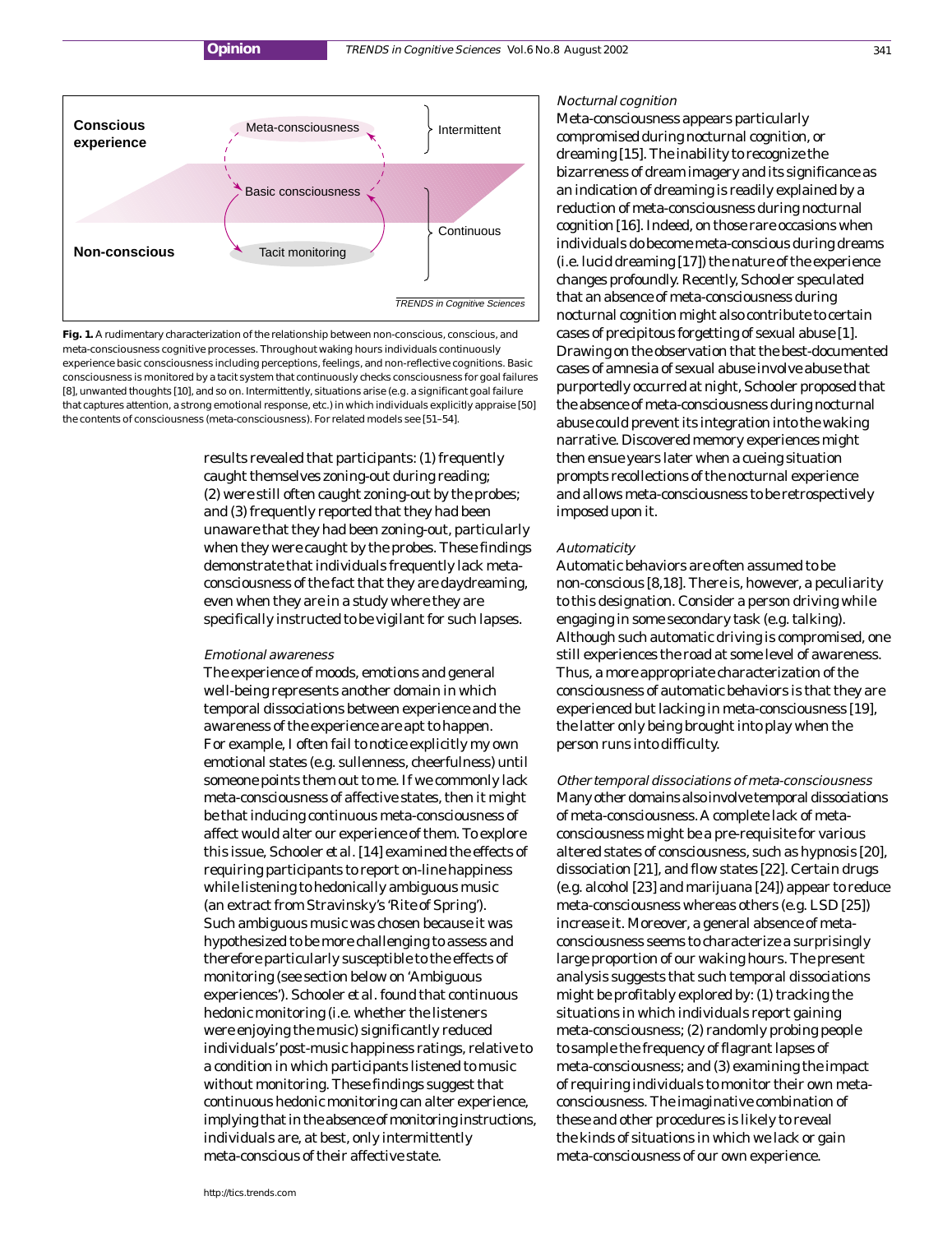#### **Translation dissociations**

If meta-consciousness requires re-representing the contents of consciousness, then, as with any recoding process, some information could get lost or become distorted in the translation. The likelihood of noise entering the translation process is particularly great when individuals (1) verbally reflect on inherently non-verbal experiences, and/or (2) assess ambiguous or subtle visceral signals.

#### The effects of verbal reflection

There are some experiences that are inherently difficult to put into words: the appearance of a face, the taste of a wine, the intuitions that lead to insights. When individuals attempt to translate these inherently non-verbal experiences into words, then the resulting re-representations often fail to do justice to the original experience. Schooler and Engstler-Schooler examined the effects of describing a form of cognition (memory for faces) that is notoriously difficult to describe in words [26]. Participants viewed a photograph of a face, and subsequently either described it in detail or engaged in an unrelated verbal activity. When given a recognition test that included a different photograph of the target face along with verbally similar distractors, the verbalization participants performed substantially worse than controls. This effect of verbalization, termed 'verbal overshadowing', has been replicated in other laboratories (e.g. [27]) and is generalized to a variety of other domains of visual memory [28], including colors [26], shapes [29], and cars [30], as well as other modalities, such as audition (voices [27]) and taste (wines [31]).

Similar disruptions resulting from verbal reflection have been observed in various other domains hypothesized to rely on non-verbal cognition. Thinking aloud during problem-solving can disrupt the intuitive processes associated with insight problem-solving whilst having no effect on the logical processes associated with analytical problemsolving [32]. Verbally reflecting on the basis of affective judgments can interfere with quality of affective decision-making, as assessed both by the opinions of experts [33] and by post-choice satisfaction [34]. Verbally articulating the basis of the match between analogical stories can reduce people's sensitivity to meaningful deep-structure relationships whilst at the same time increasing their emphasis on superficial surface-structure relationships [35].

Admittedly, there are differences between describing a cognition (e.g. one's memory for the appearance of a face) and describing the contents of experience (e.g. what one experiences as one tries to recognize a face). However, it appears that one effect of verbalization is to cause people to become more reflective about what they are doing. Numerous studies have demonstrated that attempting to capture verbally a non-verbal experience can alter the manner in which individuals process their

experience [27,30,36,37] (although see [38]). This shift can be surprisingly general: describing the appearance of a previously seen face does not only impair recognition of the verbalized face, but can also interfere with recognition of a different previously seen face [37], and even with a previously seen car [36]. The processing shift associated with verbal reflection appears to involve a tendency to decompose and deliberate on one's experience. The fragmenting effects of verbal reflection are demonstrated by the facts that: (1) verbalization is especially disruptive to processes that require holistic processing relative to tasks that require featural processing (e.g. own-race face recognition vs other-race face recognition) [39]; and (2) the effects of verbalization closely resemble those of other manipulations that encourage featural processing (e.g. facial inversion [40], focusing on constituent elements [41]). That verbal reflection tends to induce deliberation is supported by the findings that individuals take more time in making their judgments following verbal reflection [29], and that the negative effects of verbalization are attenuated if individuals are prevented (by limiting response time) from engaging in deliberation [26,42].

Although verbal re-representation can qualitatively alter conscious experience, in many cases verbal reflection can be benign. Verbal reflection does not hamper performance when individuals describe experiences that are readily translated into words, either because of the nature of the task (e.g. logical problem-solving) [32] or individuals'unique verbal expertise (e.g. wine experts) [31,43]. Moreover, even in the case of holistic or ambiguous experiences, which are difficult to describe, verbal descriptions often have little effect if they are relatively modest [26,38]. In short, verbal reflection does not inevitably change experience. However, extensive verbal reflection about inherently non-verbalizable experiences can often, although certainly not always, cause individuals to become meta-aware of the component parts of their experience and how they are trying to fit those parts together. When the task requires an experience to be broken down and carefully analyzed , as in the case of logical problemsolving, the re-representational processes associated with verbalization can be benign or even helpful. However, when holistic experiences are involved, verbalization can produce a translation dissociation in which the individual elements emerging from verbal reflection inadequately represent the whole experience from which those elements were extracted.

#### Ambiguous experiences

Many experiences are hedonically unambiguous: a superb meal is clearly pleasurable and the sight of a corpse unquestionably upsetting. But most of our experiences, perhaps, are less straightforward. When faced with deciphering one's hedonic state one might fail to notice subtle signals which, although coloring the experience, are insufficiently strong to be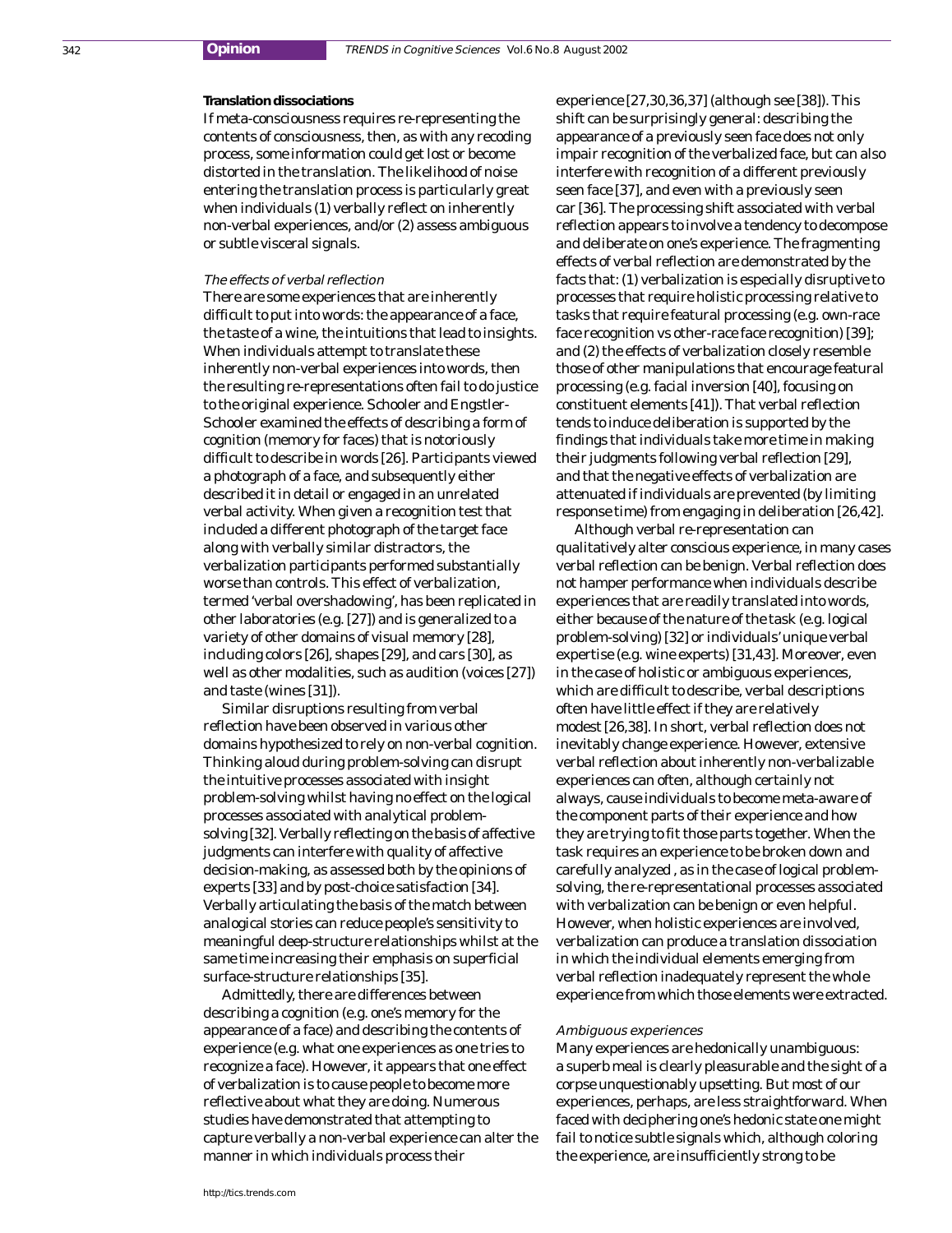#### **Questions for future research**

- What is the relationship between language and meta-consciousness? Does meta-consciousness need to be verbal or in some symbolic form?
- When are individuals completely unaware of the contents of their experience? Can experience sampling combined with self-reporting determine when individuals are most or least likely to be meta-conscious?
- What situations prompt the induction of meta-consciousness? Is meta-consciousness cue-dependent or is there an inherent intermittent monitoring process?
- Can people be unconsciously motivated to avoid and/or distort meta-conscious appraisals? If so, can such motivated dissociations of meta-consciousness be adaptive?
- Can certain mental illnesses (e.g. attention-deficit disorder), dysfunctional states (e.g. sleep deprivation) and/or emotional disturbances (e.g. failures of emotional regulation) be conceptualized within the context of meta-consciousness?
- In what situations does the prompting of meta-consciousness reduce hedonic pleasure? Under what conditions might it enhance it?
- Do some effects of verbalization involve processes that are unrelated to meta-consciousness (e.g. conflicts between visual and verbal systems)?
- How does meta-consciousness develop in humans? Are there ways of exploring meta-consciousness in non-verbal species?
- Are there alternative measures of experience besides self-report? Could a latent variable corresponding to experienced affect be derived from a combination of behavioral and physiological measures? Could this derived measure of experience then be used to determine the conditions under which meta-consciousness (as measured by self-report) is or is not calibrated with experience?
- How should self-report procedures be designed to maximize their ability to represent actual experience?

explicitly noticed. Several strands of evidence indicate that meta-consciousness can be insensitive to subtle or ambiguous aspects of experience. For example, in the happiness monitoring study noted earlier [14], the pleasure of listening to the complex tonalities and harmonies of Stravinsky might be too difficult to recognize at any given moment. When asked to monitor their experience continuously, individuals might conclude that they are not having a good time. By contrast, in the absence of explicit monitoring, the subtle pleasure associated with this experience gradually accumulates, leading individuals ultimately to report greater happiness.

Several studies that revealed dissociations

**Acknowledgements**

The writing and research reported in this article was supported by a grant from the Fetzer Institute, through the Center for Consciousness Studies at the University of Arizona. The author wishes to thank Sonya Dougal, David Halpern, Erik Reichle, Charles Schreiber, Carmi Schooler, Lael Schooler and Nina Schooler for their helpful comments on an earlier draft of this manuscript. This paper also benefited from extensive conversations with Daniel Gilbert, Timothy Wilson, and Daniel Wegner.

between behavior and self-reported affect can be similarly attributed to translation dissociations resulting from subtle state changes. For example, Strahan *et al.* found that subliminally priming the words 'thirst'and 'dry'increased beverage consumption but not self-reported thirst [44]. In a second study, subliminal priming with sad faces increased mood-repairing activity (listening to uplifting music) but did not affect self-reported mood. These disparities between self-report and behavior can be explained in terms of translation dissociations whereby subliminal primes elicit mild changes in experience that are sufficient to alter behavior but fail to reach meta-consciousness.

#### Other translation dissociations

The notion that various factors can impair our ability to appraise our experience potentially addresses a host of other vexing phenomena. The tendency of patients with anxiety disorders who habitually

repress to show physiological signs of stress at the same time as reporting low stress [45] might reflect a failure of meta-conscious to appraise the experience of stress adequately. People's ability to deceive themselves regarding their own feelings and motivations might similarly be a reflection of meta-consciousness failing to take adequate stock of the contents of experience [46]. Although translation dissociations are sometimes costly, in other cases they can be adaptive. For example, the rapid mood recovery that quite often follows receipt of negative personal feedback might be achieved by ignoring lingering negative affect [47]. By overlooking the vestigial sting of negative feedback, individuals can genuinely recover faster.

#### **Caveats and conclusions**

Positing temporal and translation dissociations between experience and meta-consciousness can provide new perspectives on many phenomena. Nevertheless, at least some of the phenomena discussed here can, in principle, be explained without invoking meta-consciousness. For example, zoningout during reading might occur because individuals forget the goal of understanding what they are reading. And subliminal priming of negative affect could alter the motivation to engage in mood repair rather than altering mood itself. Although plausible, such alternative accounts are not necessarily more parsimonious. In the preceding examples, the former assumes that people could forget that the goal of reading is comprehension, and the latter assumes that people would be motivated to repair negative feelings that were never actually felt. Such assumptions, although conceivable, are arguably no less far-fetched than positing the existence of a 'meta' level of consciousness that can sometimes fail to recognize the full spectrum of what has been experienced. Thus, at a minimum, the present approach provides a viable alternative to the standard way of conceptualizing consciousness.

The notion of three levels of consciousness (non-conscious, conscious, and meta-conscious) also provides an additional degree of freedom with which to characterize subjective experiences. Within this framework, it is not difficult to imagine how animals and infants, although lacking the ability to re-represent experiences, might nevertheless enjoy experiential consciousness much as adults do when meta-consciousness is absent. The present analysis also suggests that we must vigilantly assess the credibility of self-reports, as individuals can have difficulty not only in describing *why* they feel the way the do [48], but even *what*they feel. Although self-reports have an important role, exploring how they relate to other windows into subjective experience (e.g. brain imaging, physiological and behavioral measures [49]) will ultimately help to illuminate when meta-consciousness is calibrated with experience and when it is not.